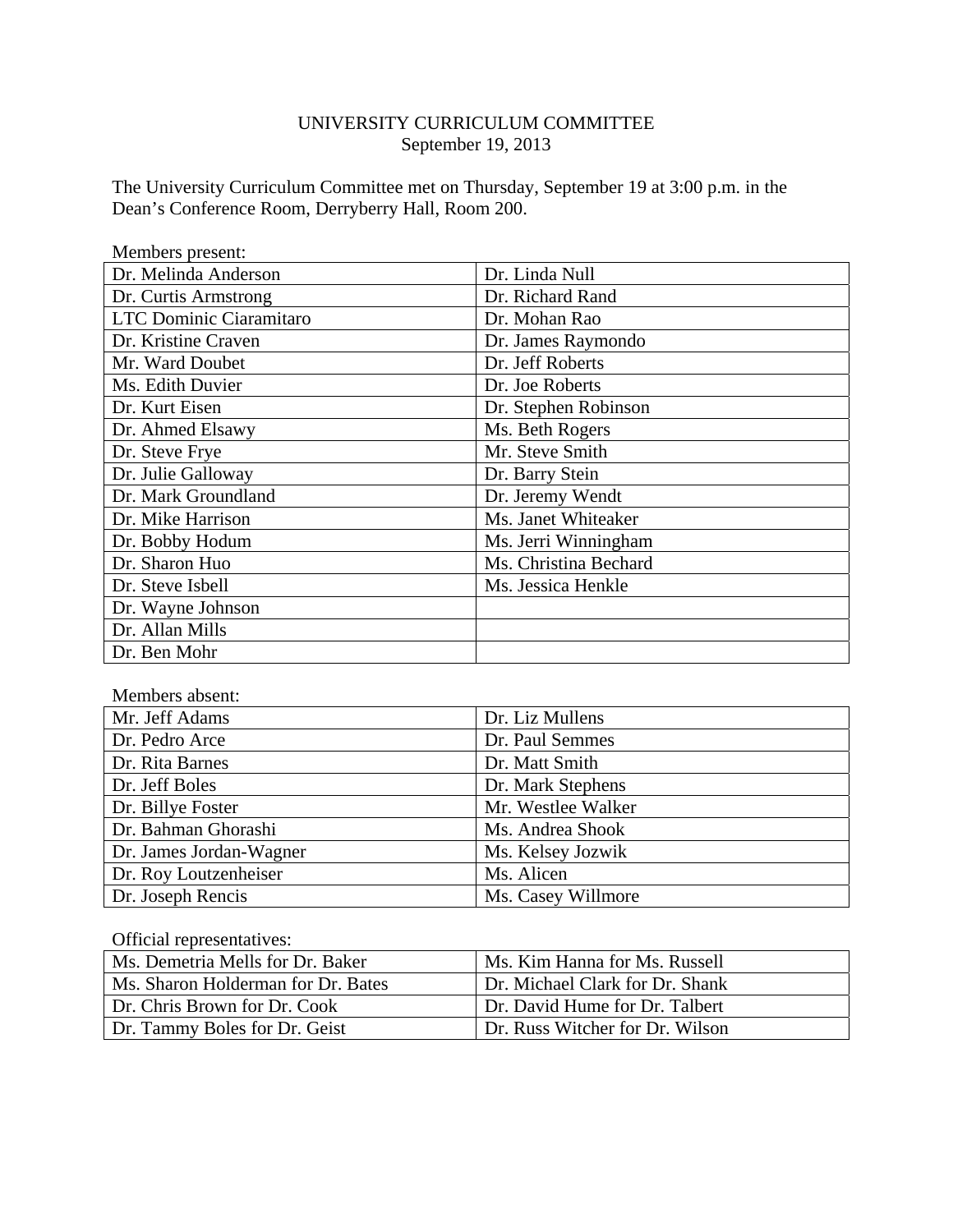Guests:

| Ms. Denise Burgess | Ms. Cari Williams |
|--------------------|-------------------|
| Ms. Brandi Hill    | Dr. Jack Matson   |

# **SUMMARY OF PROCEEDINGS**

Announcements

- 1. Approval of Agenda as revised
- 2. Approval of March 21, 2013 minutes
- 3. Approval of course additions, deletion, changes and curriculum changes from the Department of Electrical Engineering and Computer Science
- 4. Approval of course addition, change and curriculum changes from the Department of Communication (SPCH)
- 5. Approval of course additions, changes and curriculum changes from the Department of Communication (JOUR)
- 6. Approval of course changes from the Department of Mathematics
- 7. Approval of course additions and curriculum changes from the Department of Sociology and Political Science
- 8. Approval of course addition and change from the Department of Foreign Languages
- 9. Approval of addition and curriculum changes from the Department of Curriculum & **Instruction**
- 10. Approval of course change from the Department of Curriculum & Instruction
- 11. Approval of course change from the Department of Biology
- 12. Approval of course change from the Department of Basic Engineering
- 13. Approval of course additions and curriculum changes from the Department of Manufacturing and Engineering Technology
- 14. Postpone proposal from Chemical Engineering to October  $31<sup>st</sup>$  meeting
- 15. General Education course change Mathematics and Geology Information only
- 16. Approval of course change from the Department of Decision Sciences and Management
- 17. Approval of course prerequisite or co-requisite change from the Department of Decision Sciences and Management
- 18. Approval of curriculum change from the Department of Decision Sciences and Management
- 19. Approval of change of concentration name from the Department of Decision Sciences and

Management

- 20. Approval of new concentration from the Department of Decision Sciences and Management
- 21. Approval of course addition from the School of Interdisciplinary Studies
- 22. Approval of course additions from the School of Interdisciplinary Studies
- 23. Approval of course addition from the School of Environmental Studies
- 24. Approval of course changes from the School of Environmental Studies
- 26. Approval of course addition and curriculum change from the Department of History
- 27. Appointment of Ad Hoc Subcommittee for the Definition of a Credit Hour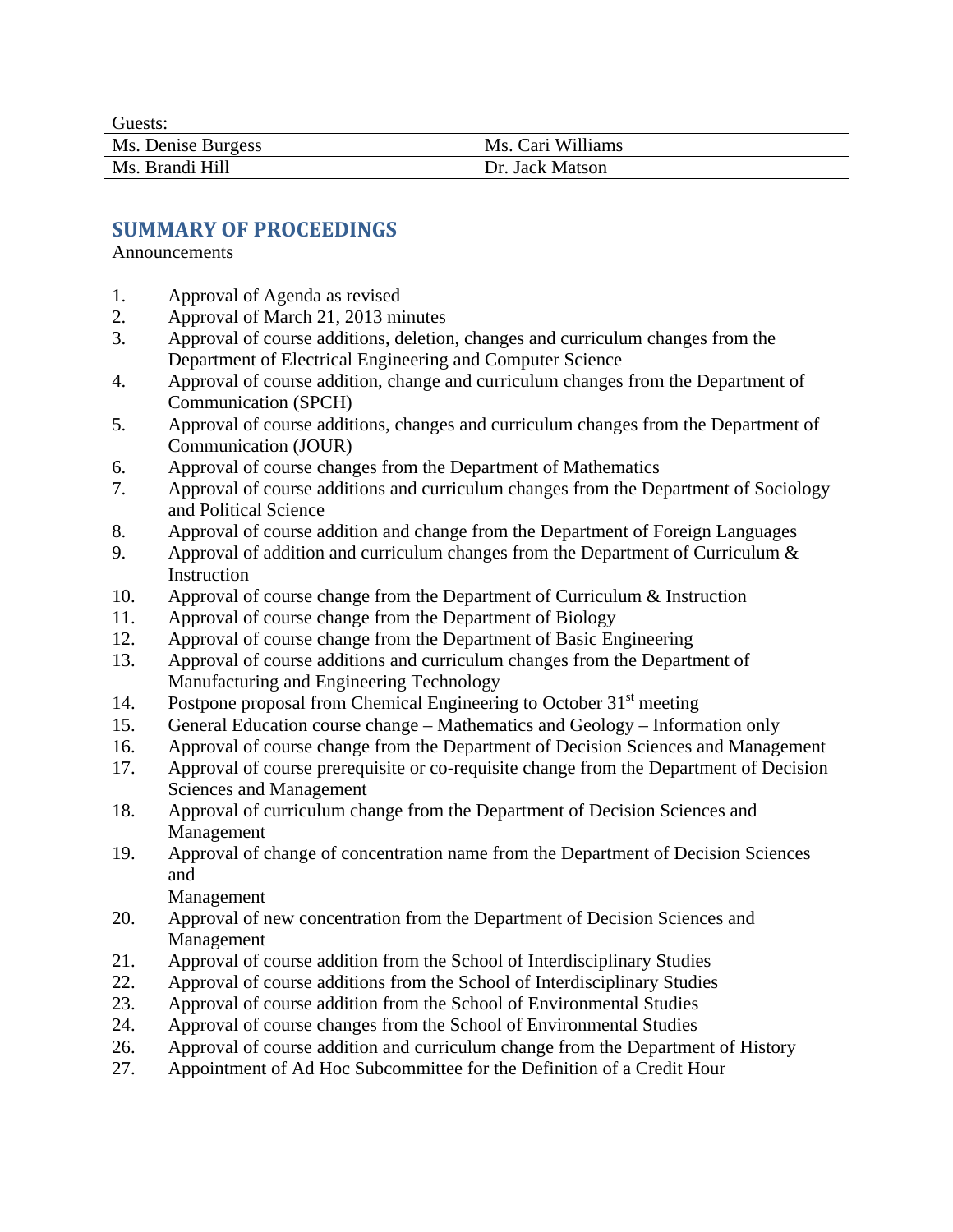### **PROCEEDINGS**

### **1. Approval of Agenda as Revised**

Dr. Anderson requested the following revisions to the agenda. 1) withdraw memorandum from the Department of Curriculum and Instruction (READ 6600); 2) item 16-change title from Environmental and Sustainability Studies to School of Environmental Studies; 3) move item #7 to Item #6 and item #6 to item #7; 4) move item #11 to item #3, moving all other item down one position.

**Motion.** Dr. Elsawy moved to approve the agenda as revised. The motion was seconded by Dr. Isbell and carried.

### **2. Approval of March 21, 2013 Minutes as Revised**

Dr. Anderson requested a non-substantive editorial revision for NURS 4990 to be repeatable by adding the following statement – "Students may take a total of up to 6 hours of Special Topics hours with no more than 3 hours on a single topic. Up to 6 hours may be taken for upper division."

**Motion.** Dr. Mills moved to approve the minutes as revised. The motion was seconded by Dr. Elsawy and carried.

#### **3. Approval of Course Additions, Changes and Curriculum Changes from the Department of Electrical and Computer Engineering**

In a memorandum dated September 5, 2013, approval was requested for the following:

#### Course Additions

### **ECE 4931 - Research Topics.** Credit 1.

Prerequisite: Consent of instructor. Development of research proposal including problem definition, literature review, and identification of potential research approaches.

#### **ECE 4932 - Research Topics.** Credit 2.

Prerequisite: Consent of instructor. Execution of research proposal developed in ECE 4931, culminating in a final report including experimental or simulation results.

#### **ECE 4933 - Research Topics.** Credit 3.

Prerequisite: Consent of instructor. Development of research proposal including problem definition, literature review, and identification of potential research approaches. Execution of research proposal developed, culminating in a final report including experimental or simulation results.

#### Course Deletions

#### **ECE 4930 - Research and Design.** Credit 3.

Prerequisite: Senior ECE standing and consent of instructor. Problems in the field of electrical engineering having considerable scope as a research and design problem. (Because of the impossibility of duplicating the conditions on special research and design problem(s), this course may not be repeated for improvement of a grade.)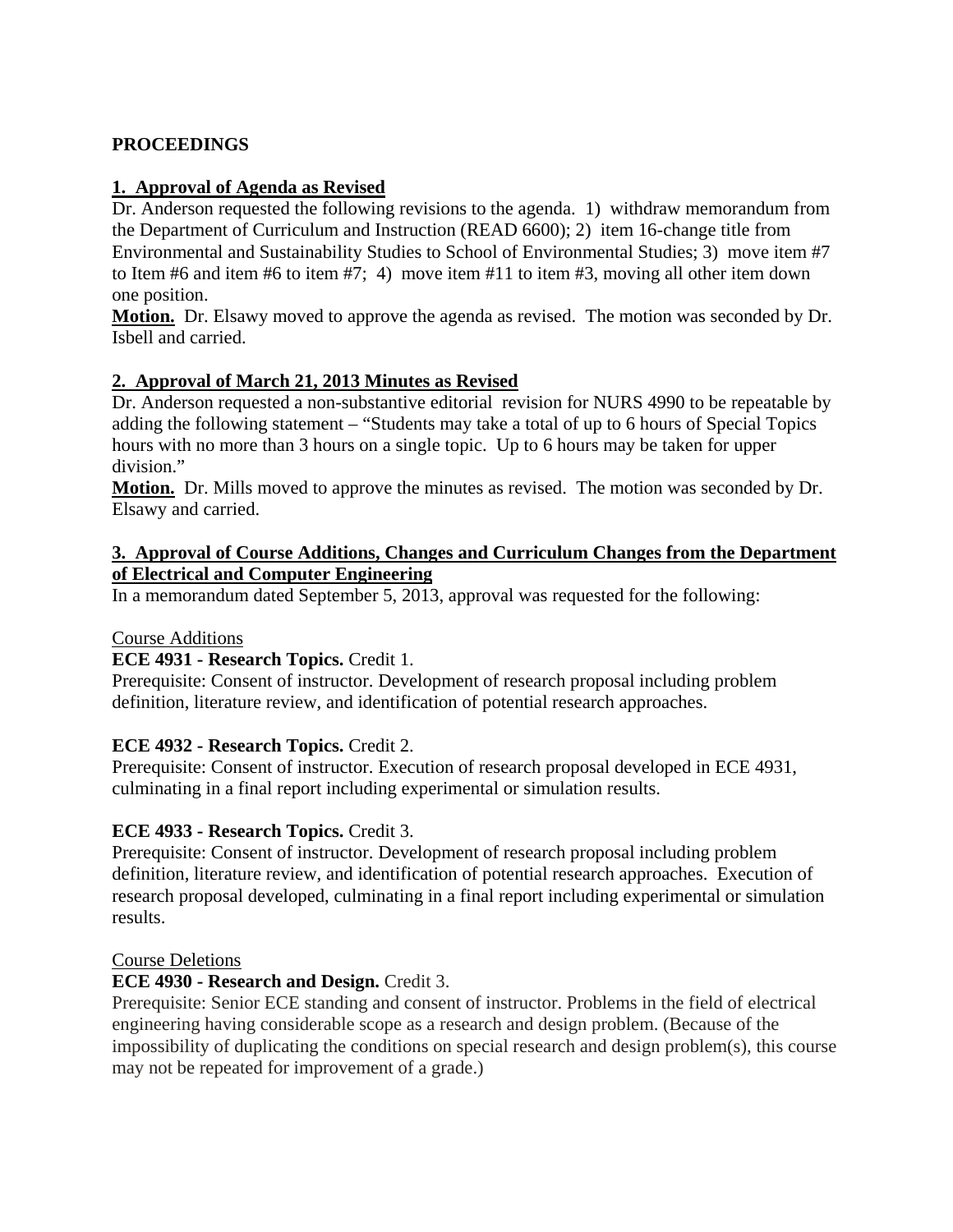# Course Changes

# FROM:

# **ECE 3010 - Signals and Systems.** Lec. 3. Credit 3.

Prerequisite: ECE 2001, ECE 2010, ECE 2020 and MATH 2120 (ECE 2001 and/or ECE 2020 may be taken concurrently). Time‐domain and frequency‐domain analysis of signals and systems, applications of Fourier series, Fourier transform, and Laplace transform in circuits and systems; Analog filters.

# TO:

# **ECE 3010 - Signals and Systems.** Lec. 3. Credit 3.

Prerequisite: ECE 2001, ECE 2020 and MATH 2120. Time-domain and frequency-domain analysis of signals and systems, applications of Fourier series, Fourier transform, and Laplace transform in circuits and systems; Analog filters.

# FROM:

# **ECE 4610 (5610) - Power System Analysis.** Lec. 3. Credit 3.

Prerequisite: ECE 3610. Power system components modeling in steady state, per unit calculations, power flow analysis, applications of commercial software.

# TO:

# **ECE 4610 (5610) - Power System Analysis.** Lec. 3. Credit 3.

Prerequisite: ECE 3610. Power system components modeling in steady state, per unit calculations, **transmission line steady state operation**, power flow analysis, applications of commercial software.

### FROM:

### **ECE 4620 (5620) - Power System Operation and Control.** Lec. 3. Credit 3.

Prerequisite: ECE 4610 (5610). Symmetrical components, fault analysis, system protection, power system controls including: automatic generation control, voltage regulation, and economic dispatch, switching transient stability.

# TO:

# **ECE 4620 (5620) - Power System Operation and Control.** Lec. 3. Credit 3.

Prerequisite: ECE 4610 (5610). Symmetrical components, fault analysis, system protection, **transient stability**, power system controls including: automatic generation control, voltage regulation, and economic dispatch.

### Curriculum Changes

CmpE: None EE: None

EE with Mechatronics Concentration:

- Move ECE 4140 from the Senior year to the Junior year.
- Move MATH 3470 from the Junior year to the Senior year.

**Motion.** Dr. Johnson moved to approve the changes effective Spring 2014. The motion was seconded by Dr. Elsawy and carried.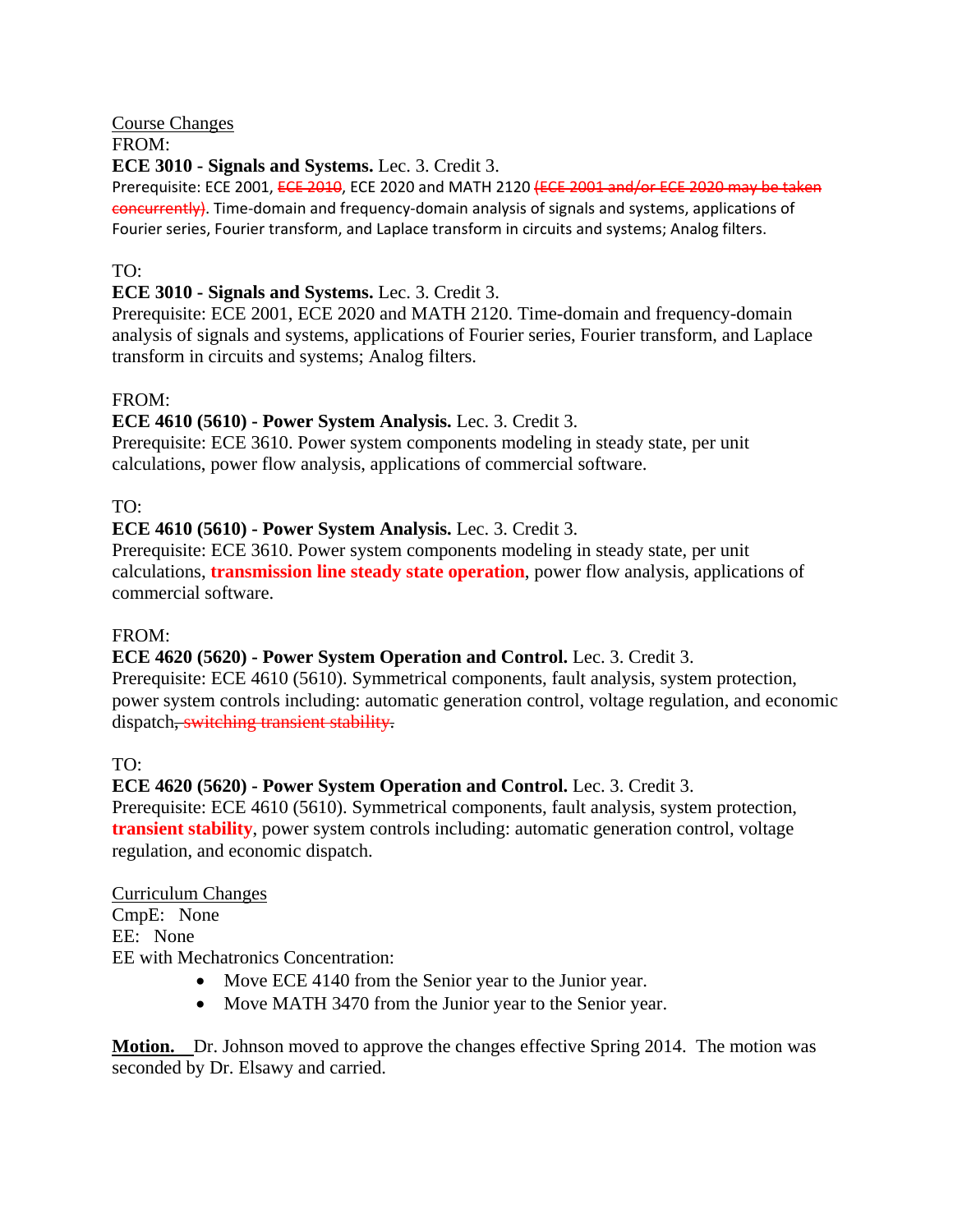### **4. Approval of Course Addition, Change and Curriculum Change from the Department of Communication**

In a memorandum dated August 26, 2013, approval was requested for the following:

#### Course Addition

SPCH 2430 Interpersonal Communication Lec. 3, Credit 3

Prerequisite: SPCH 2410 Introduction to Speech Communication. This course examines basic verbal and nonverbal elements affecting communication between individuals in family, peer group, and work contexts. Students are presented with the principles, concepts, attitudes, skills, and techniques necessary for successful interaction in one-to-one settings. The main emphasis is placed on effective management of personal and professional relationships.

### Course Change

From: SPCH 4430 Interpersonal Communication To: SPCH 4430 Interpersonal Communication, Prerequisite: SPCH 2430 or consent of instructor

#### Curriculum Changes:

In the Junior year delete JOUR 3760 History and Law of Journalism and replace with the **new** course JOUR 3750 History of Journalism

In the Sophomore year put **new** SPCH 2430 Interpersonal Communication course in place of SPCH 3610 Foundations of Speech. Move SPCH 3610 Foundations of Speech into Junior year. Change the number of Electives from 9 hrs. to 6 hrs. in Junior year.

**Motion.** Dr. Witcher, representing Dr. Wilson, moved to approve the changes effective Fall 2014. The motion was seconded and carried.

### **5. Approval of Course Additions, Changes and Curriculum Changes f rom the Department of Communication**

In a memorandum dated August 26, 2013, approval was requested for the following:

#### Course Additions

JOUR 3750 History of Journalism Lec. 3, Credit 3

Prerequisite: JOUR 2220 Mass Communication in a Changing Society. The history of the press from colonial times to the present. Emphasis on major trends, persons, events.

JOUR 3770 Law of Journalism Lec. 3, Credit 3

Prerequisite: JOUR 2220 Mass Communication in a Changing Society. The law of the press from colonial times to the present.

Course Deletion JOUR 3670 History and Law of Journalism

EFFECTIVE: Fall 2014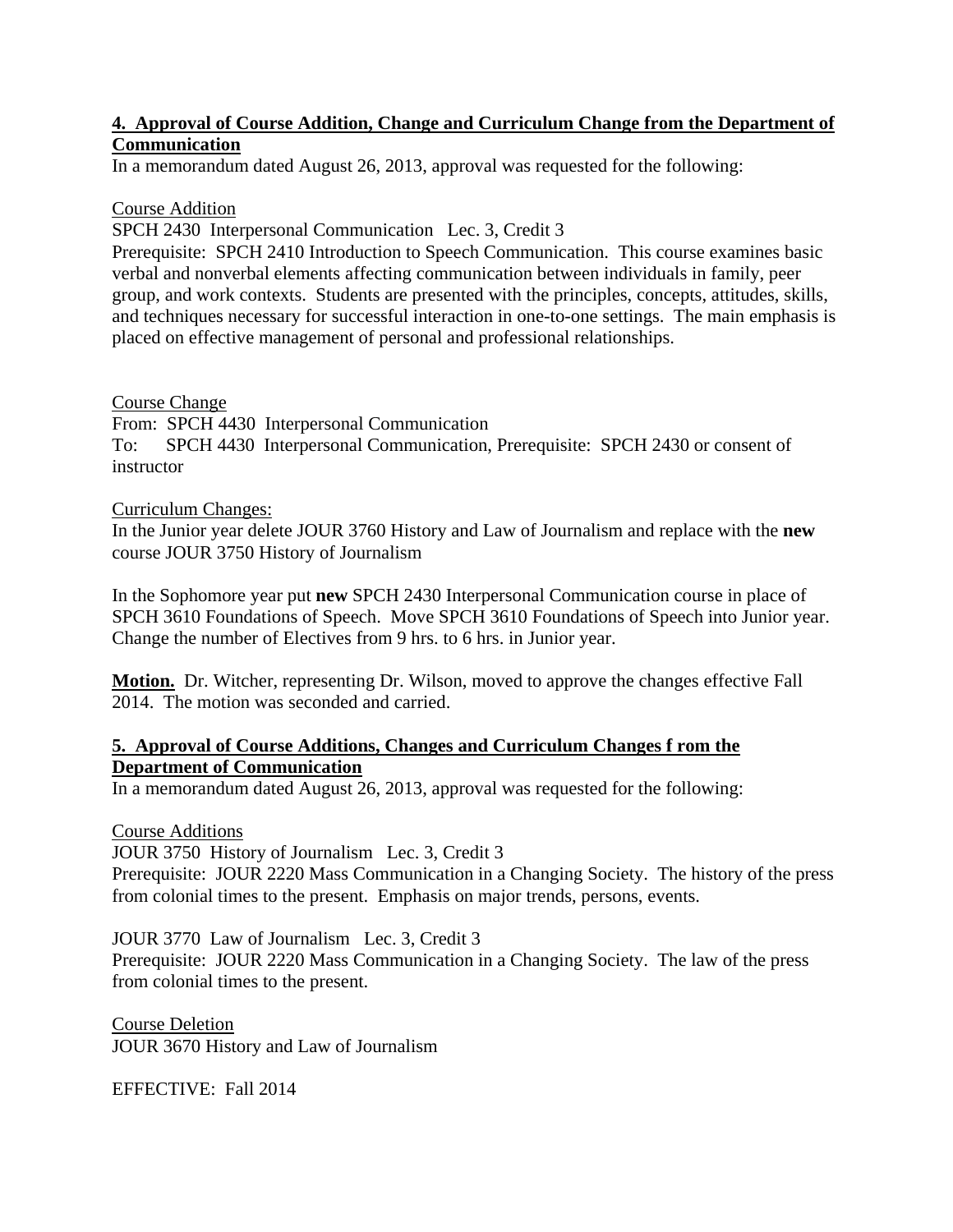#### Course Changes

From: JOUR 4460 (5460) Public Relations-Cases and Practices Lec. 3, Credit 3 Prerequisite: JOUR 3460. Practical aspects of public relations emphasized. Case studies considered. Builds on knowledge and expertise acquired in JOUR 3460.

To: JOUR 4460 (5460 Public Relations-Cases and Practices Lec. 3, Credit 3 Prerequisites: JOUR 3460 and either JOUR 3350 Newspaper Production and Design OR JOUR 4360 Magazine Production and Design. Practical aspects of public relations emphasized. Case studies considered. Builds on knowledge and expertise acquired in JOUR 3460.

Change in the prerequisite for JOUR 4460 Public Relations-Cases and Practices to include **as well JOUR 3350** Newspaper Production and Design **or JOUR 4360** Magazine Production and Design.

EFFECTIVE: Spring 2014

#### Curriculum Changes

In the junior year, delete POLS 3330 State and Local Government and replace with the **new** course JOUR 3750 History of Journalism in the news editorial option.

In the junior year, delete SOC 4430 People in Organizations and replace with the **new** course JOUR 3750 History of Journalism in the public relations option.

In the junior year, delete JOUR 3760 History and Law of Journalism and replace with the **new** course JOUR 3770 Law of Journalism in both the news editorial and public relations options. In the senior year, delete SOC 1650 Social Problems and replace with SOC elective in both the news editorial and public relations options.

In the senior year, delete SOC 2660 Criminology and replace with SOC elective in the news editorial option.

In the sophomore year, delete SPCH 4430 Advanced Interpersonal Communication and replace with the **new** course SPCH 2430 Interpersonal Communication in both the news editorial and public relations options.

#### EFFECTIVE: Fall 2014

**Motion.** Dr. Witcher moved to approve the changes. The motion was seconded by Mr. Doubet and the motion carried.

#### **6. Approval of Course Changes from the Department of Mathematics**

In a memorandum dated August 29, 2013, approval was requested for the following: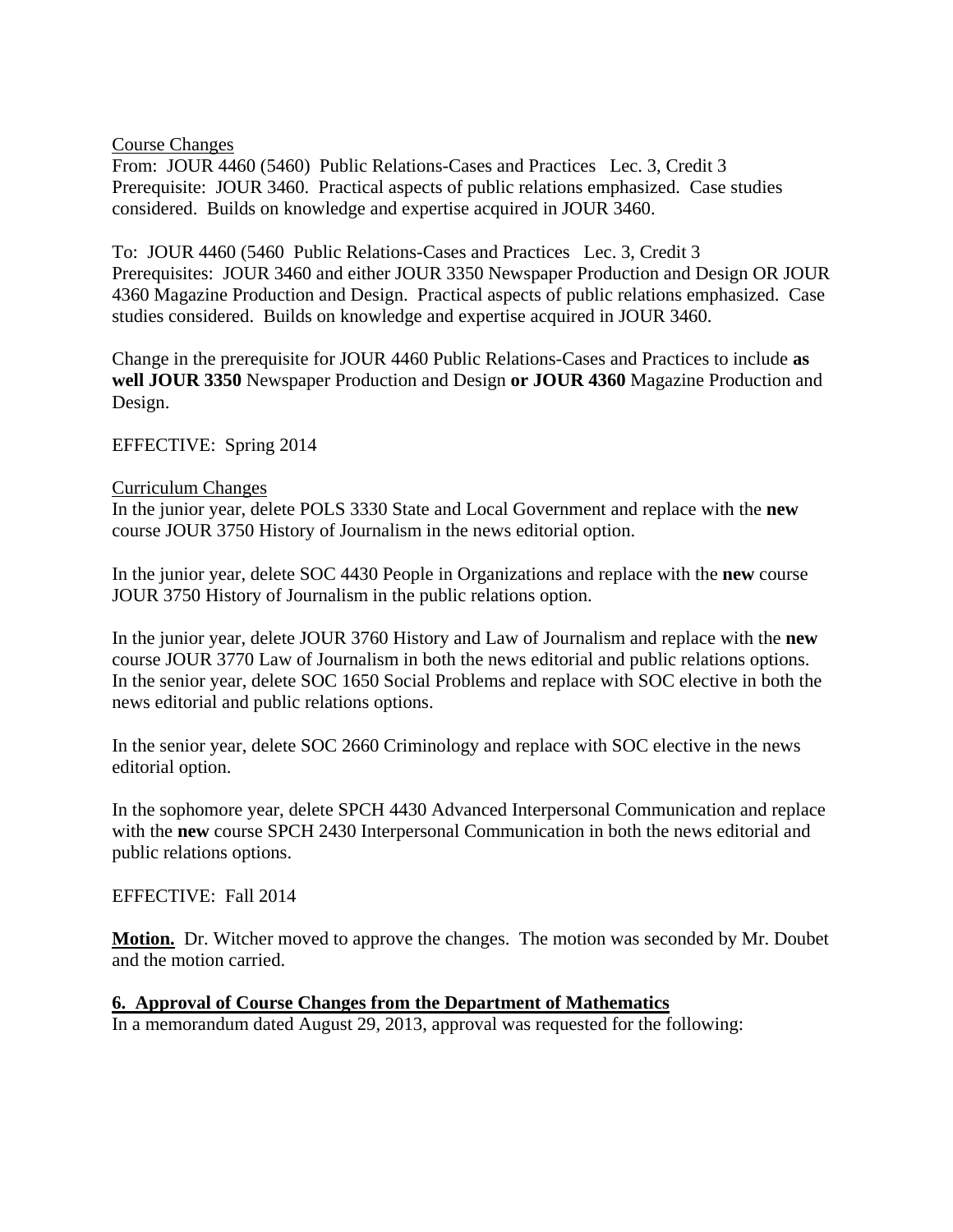#### Course Changes **FROM:**

MATH 1710**.** Pre-calculus I. Lec. 3. Credit 3.

Review of algebra; relations and functions and their graphs, including polynomial and rational functions; conic sections; inequalities, arithmetic, and geometric sequences and series. Credit will not be given for both MATH 1710 and MATH 1730.

### MATH 1720**.** Pre-calculus II. Lec. 3. Credit 3.

Circular functions and radian measure, graphs of the trigonometric functions, trigonometric identities, and equations, the inverse trigonometric functions, polar coordinates. Applications involving triangles, vectors in the plane and complex numbers. Credit will not be given for both MATH 1720 and MATH 1730.

MATH 1730**.** Pre-Calculus Mathematics. Lec. 5. Credit 5.

Prerequisites: Two years of high school algebra, one year of high school geometry, and 12 weeks of trigonometry. Review of algebra and trigonometry; relations and functions and their graphs, including polynomial and rational functions; conic sections; inequalities; polar coordinates; complex numbers; and advanced topics in algebra. Credit will not be given for both MATH 1730 and any of MATH 1710 and MATH 1720.

# **TO:**

MATH 1710**.** Pre-calculus I. Lec. 3. Credit 3.

Prerequisites: ACT Math score of 22 or higher or equivalent COMPASS score or C or better in MATH 1000.

Review of algebra; relations and functions and their graphs, including polynomial and rational functions; conic sections; inequalities, arithmetic, and geometric sequences and series. Credit will not be given for both MATH 1710 and MATH 1730.

MATH 1720**.** Pre-calculus II. Lec. 3. Credit 3.

Prerequisites: ACT Math score of 22 or higher or equivalent COMPASS score or C or better in MATH 1000.

Circular functions and radian measure, graphs of the trigonometric functions, trigonometric identities, and equations, the inverse trigonometric functions, polar coordinates. Applications involving triangles, vectors in the plane and complex numbers. Credit will not be given for both MATH 1720 and MATH 1730.

### MATH 1730**.** Pre-Calculus Mathematics. Lec. 5. Credit 5.

Prerequisites: ACT Math score of 25 or higher or equivalent COMPASS score. Two years of high school algebra, one year of high school geometry, and 12 weeks of trigonometry. Review of algebra and trigonometry; relations and functions and their graphs, including polynomial and rational functions; conic sections; inequalities; polar coordinates; complex numbers; and advanced topics in algebra. Credit will not be given for both MATH 1730 and any of MATH 1710 and MATH 1720.

**Motion.** Dr. Mills moved to approve the changes effective Fall 2014. The motion was seconded by Dr. Isbell and carried.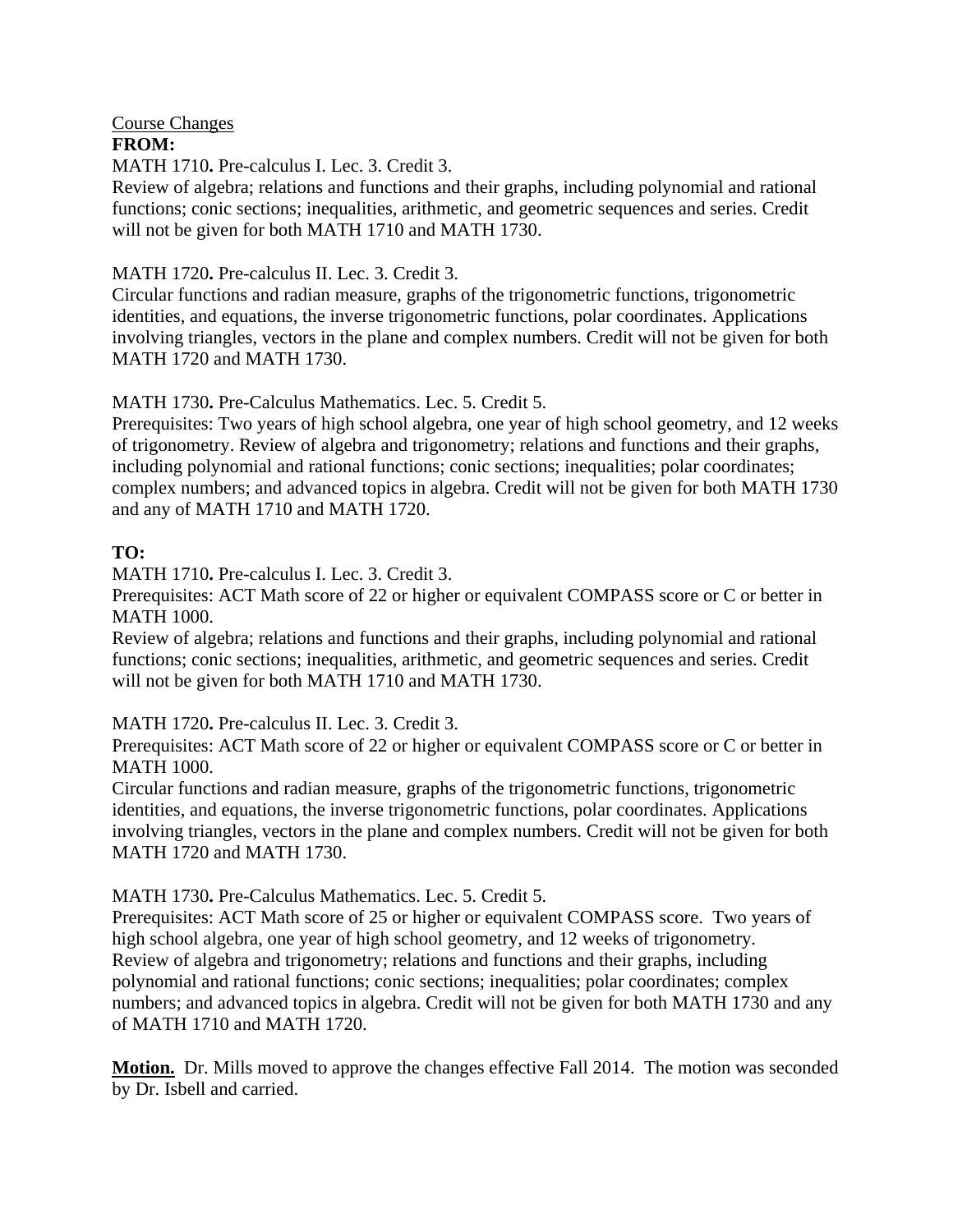# **7. Approval of Course Additions and Curriculum Changes from the Department of Sociology and Political Science**

In a memorandum dated August 23, 2103, approval was requested for the following:

### Course Additions

POLS 4901 Independent Study Credit 1 hour

Prerequisite: Consent of instructor. Supervised research and reading in any area where there is no appropriate course offering. May be taken twice, provided the topic is different.

POLS 3130 Moot Court Lec. 3, Credit 3

Prerequisite: POLS 1000 or consent of the instructor. A study of the legal research, logic, appellate strategies, courtroom behavior, and etiquette associated with preparing, presenting, and arguing cases before an appellate court judge or justices.

### POLS 4250 Political Communication Lec. 3, Credit 3

Prerequisite: POLS 1000 or consent of the instructor. An analysis of the relationship between the news media and politics. How do news organizations determine what is newsworthy? How do they report news? Do those reports affect the political opinions of viewers? Do they affect political outcomes? Students will learn theories and debates that have emerged in top political science journals within the past 15 years, ultimately gaining a broad understanding of the effect of mass communication on the political system.

**Motion.** Dr. Raymondo moved to approve the additions effective Fall 2014. The motion was seconded by Dr. Stein and carried.

Curriculum Changes Proposed changes in the POLS Concentration in International Relations Comparative Government (IRCG):

### **FROM IRCG Concentration:**

Junior Year: Political Science (9 hours) from:

POLS 4100 or 3610 or 3670 or 3650 or 3200 or 4510

Senior Year: Political Science (9 hours) from:

POLS 3100 or 3101 or 3300 or 3310 or 3320 or 3500 or 4220 or4520 or 4920 or 4960 or 4950 or POLS Special Topics in International or Comparative content

#### **TO IRCG Concentration:**

Junior Year: Political Science (9 hours) from: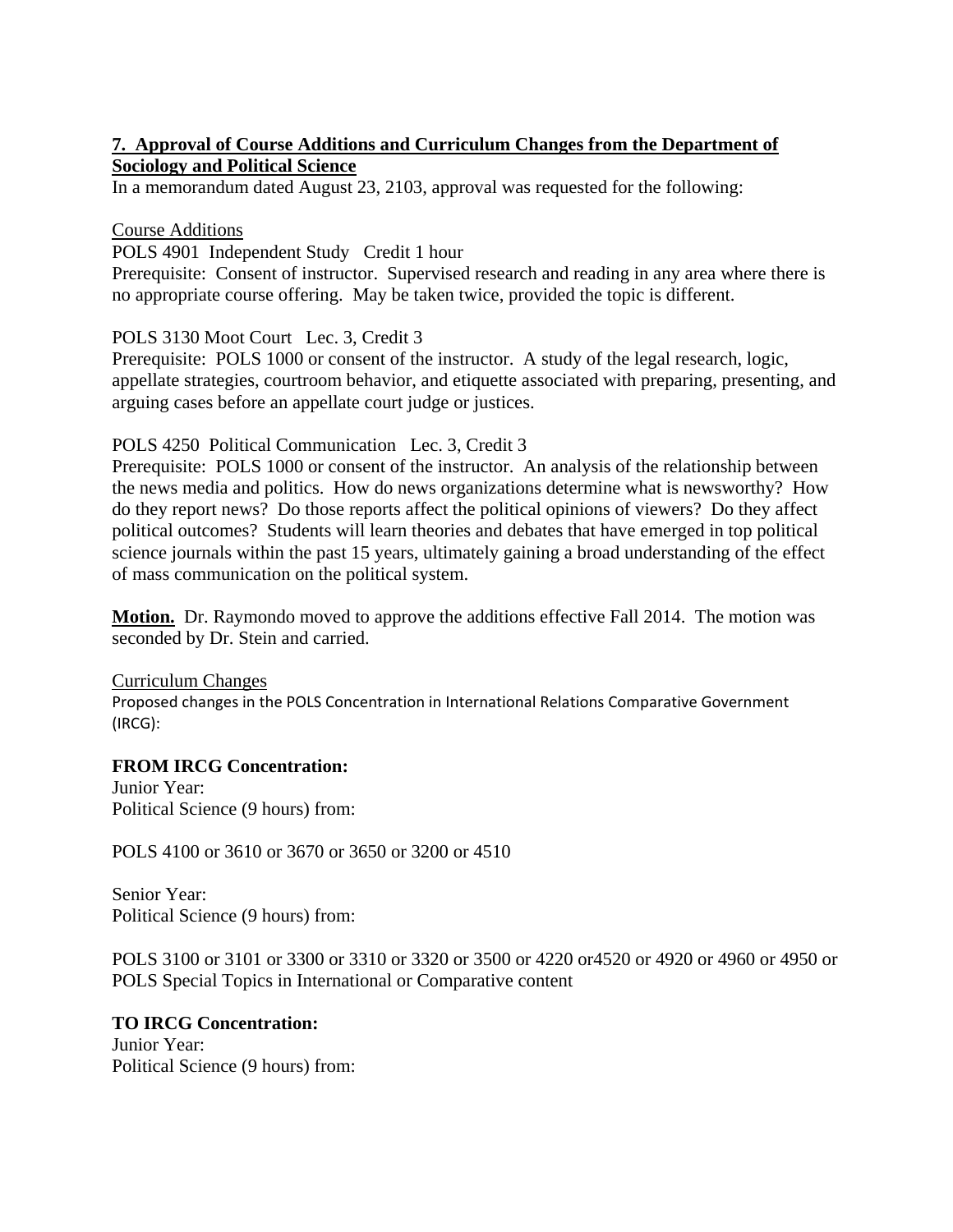### POLS 4100 or 3610 or 3670 or 3650 or 3200 or 4510 or **POLS Special Topics in International or Comparative content.**

Senior Year: Political Science (9 hours) from:

POLS 3100 or 3101 or 3300 or 3310 or 3320 or 3500 or 4220 or **4250** or4520 or 4920 or 4960 4950 or POLS Special Topics in International or Comparative content.

**Motion.** Dr. Raymondo moved to approve the changes effective as soon as possible. The motion was seconded by Dr. Stein and carried.

### **8. Approval of Course Addition, Change and Curriculum Change from the Department of Foreign Languages**

In a memorandum dated August 26, 2013, approval was requested for the following:

### Course Addition

FREN/GERM/SPAN 4925 Teaching Licensure Senior Capstone Lec. 2, Credit 2 Prerequisite: Senior standing. Restricted to and required for all students pursuing a degree in Bachelor of Arts in French, German, or Spanish with SEED Licensure. This course is taken in the fall semester of the senior year. Exceptions must be approved by the Chair of the Department of Foreign Languages. In accordance with the School of Education, this course must be completed before entering teaching residency.

Students will work individually, under the guidance of a faculty member, to create a portfolio and prepare a presentation to faculty and other students. In this course, students will integrate, enhance, and demonstrate the knowledge and skills learned during their undergraduate education in the areas of: speaking, listening comprehension, reading, writing and cultural literacy in the target language. Students will demonstrate knowledge/competency in the state knowledge and skills requirements as described below.

#### Curriculum Change (footnote)

For French-option 1, German-option 1, and Spanish-option 1 ADD the following footnote to FREN/GERM/SPAN 4920 course in senior year: "Students pursuing Teacher Licensure must take SPAN 4925: Teaching Licensure Senior Capstone instead of SPAN 4920: Senior Capstone." Students pursing teaching licensure will take FOED 3800 for 1 credit hour in the spring semester of their junior year.

**Motion.** Dr. Groundland moved to approve the addition and footnote change effective Spring 2014. The motion was seconded by Dr. Stein and carried.

Course Change: From: FREN/GERM/SPAN 4920 Senior Capstone Ind. 3. Credit 3. Prerequisite: Senior standing. This course is normally taken during the last semester before graduation. Exceptions must be approved by the chair of the Department of Foreign Languages.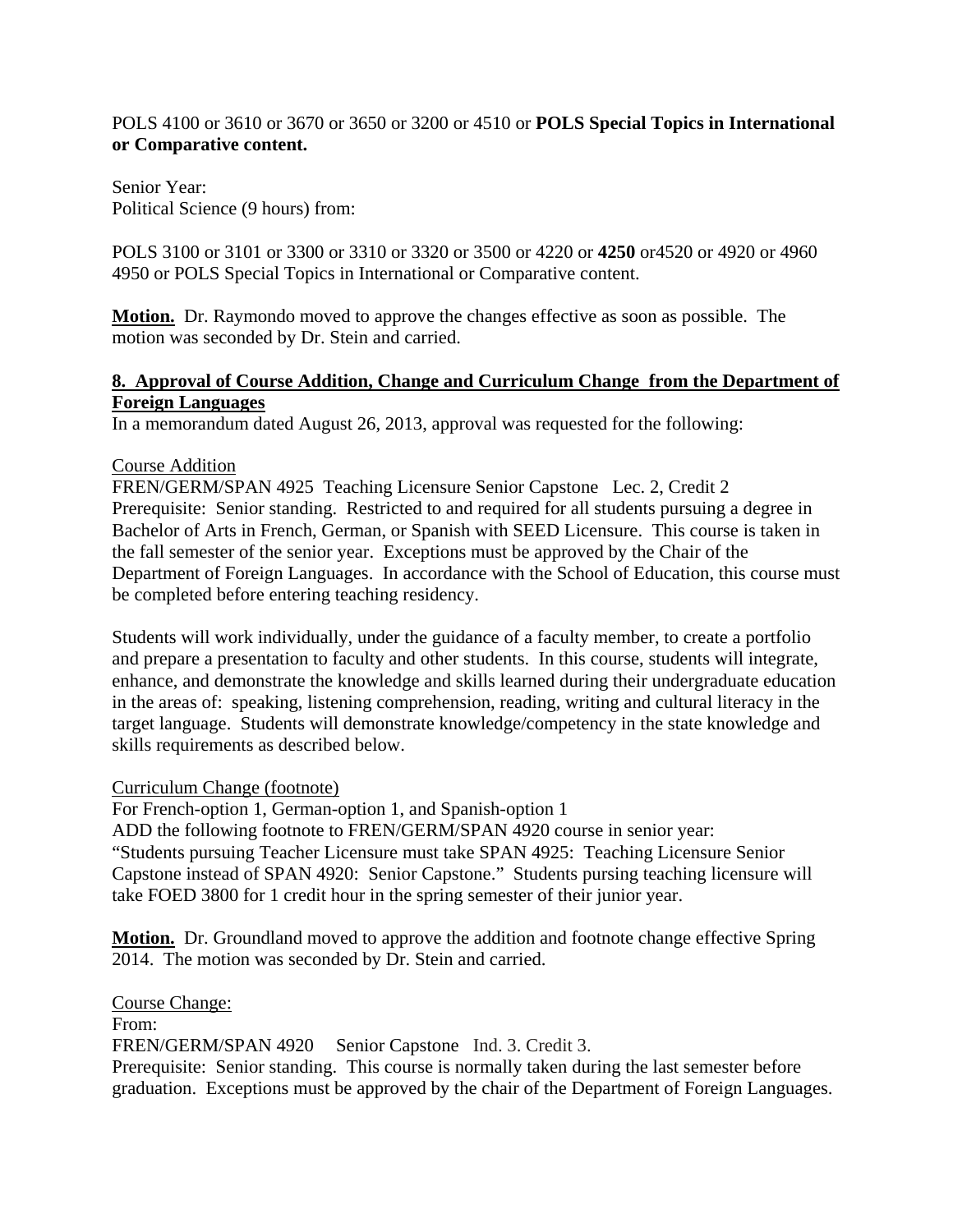Students will work individually, under the guidance of a faculty member, to create a portfolio and prepare a presentation to faculty and other students. In this course, students will enhance and demonstrate their cultural literacy, knowledge, and skills in the target language, integrating the three modes of communication: interpretive (listening and reading), presentational (speaking and writing), and interpersonal (listening, speaking, reading, and writing). Students' achievements will reflect a level of competency comparable to the Tennessee knowledge and skills goals as described below. This course is required for all majors.

To:

FREN/GERM/SPAN 4920 Senior Capstone Ind. 3. Credit 3. Prerequisite: *Consent of the Chair of the Foreign Language Department. Senior Standing required, normally taken during the last semester before graduation.* 

Students will work individually, under the guidance of a faculty member, to create a portfolio and prepare a presentation to faculty and other students. In this course, students will enhance and demonstrate their cultural literacy, knowledge, and skills in the target language, integrating the three modes of communication: interpretive (listening and reading), presentational (speaking and writing), and interpersonal (listening, speaking, reading, and writing). Students' achievements will reflect a level of competency comparable to the Tennessee knowledge and skills goals as described below. **This course is required for all foreign language majors, except for those students pursuing teaching licensure. They are required to take 4925: Teaching Licensure Senior Capstone.** 

**Motion.** Dr. Groundland moved to approve the change effective Spring 2014. The motion was seconded. Dr. Groundland requested a friendly amendment to the motion to revises the prerequisite, as shown in italics. The revision was acceptable to the seconder and the motion carried.

### **9. Approval of Curriculum Addition and Changes from the Department of Curriculum and Instruction**

In a memorandum dated September 4, 2013, approval was requested for the following:

#### Curriculum Changes

**Addition:** 

FOED 3800 Field Experience in Education (1) add to SEED French, SEED German, SEED Spanish

Programs of Study.

#### **Changes:**

SEED French Program of Study: Please change FREN 4920-Senior Capstone, 3 credit hours, to FREN 4925-Teaching Licensure Senior Capstone, 2 credit hours.

SEED German Program of Study: Please change GERM 4920-Senior Capstone, 3 credit hours, to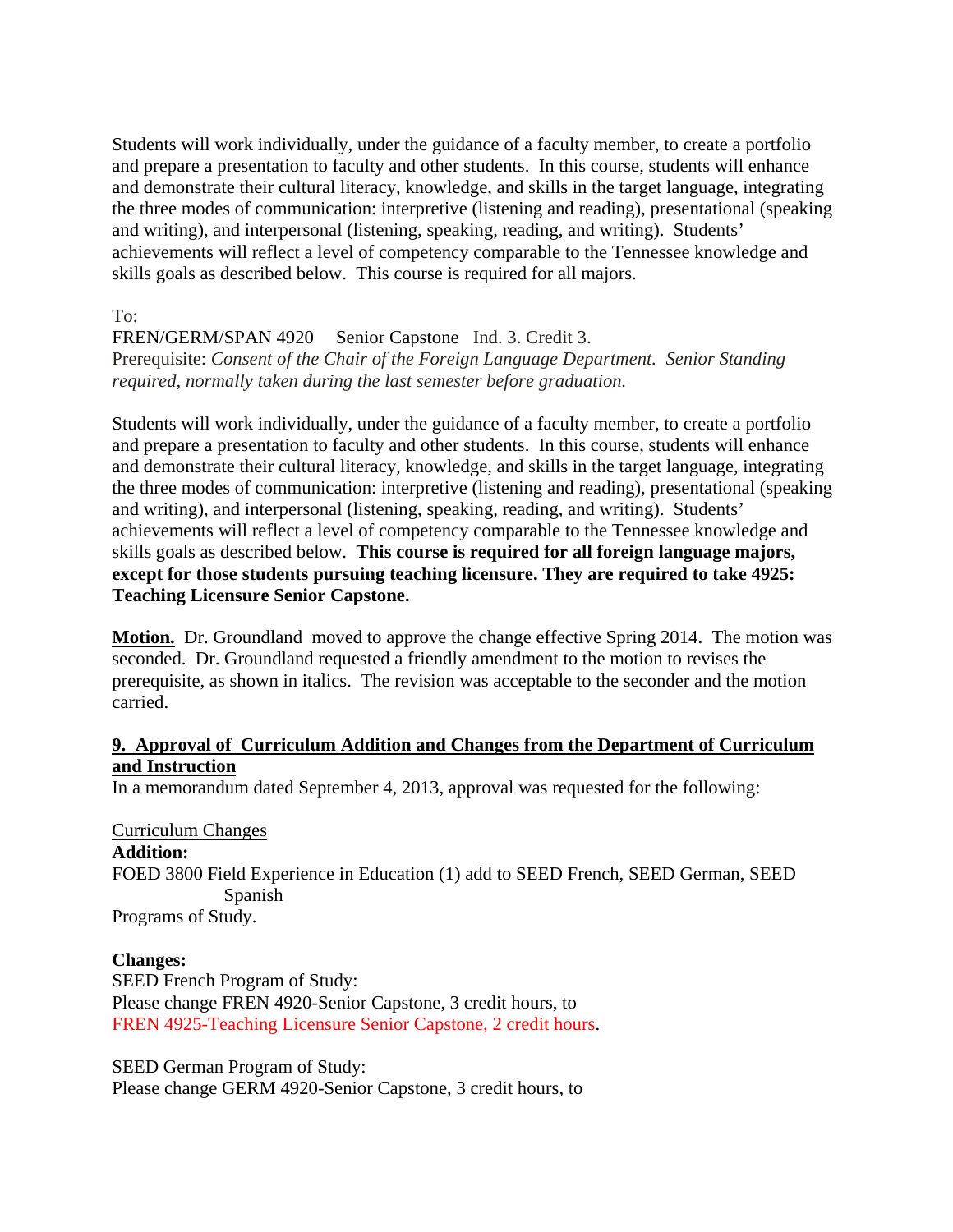### GERM 4925-Teaching Licensure Senior Capstone, 2 credit hours.

SEED Spanish Program of Study: Please change SPAN 4920-Senior Capstone, 3 credit hours, to SPAN 4925-Teaching Licensure Senior Capstone, 2 credit hours.

**Motion.** Dr. Wendt moved to approve the changes effective Fall 2013. The motion was seconded by Dr. Groundland and carried.

### **10. Approval of Course Change from the Department of Curriculum and Instruction**

In a memorandum dated September 4, 2013, approval was requested for the following:

Course Change

From:

READ 3312 Literacy II Lec. 5, Credit 5

Prerequisite: Full admission to the Teacher Education Program. This course is an integration of concepts fundamental to the development of literacy from birth through middle grades. It includes a study of language development and communication skills, language arts, content area reading, and the assessment and selection of appropriate instructional strategies based upon student need.

To:

READ 3312 Literacy II – Middle School Reading Program Lec. 7, Credit 7 Prerequisite: Full admission to the Teacher Education Program. This course is an integration of concepts fundamental to the development of literacy from birth through middle grades. It includes a study of language development and communication skills, language arts, content area reading, and the assessment and selection of appropriate instructional strategies based upon student need.

**Motion.** Dr. Wendt moved to approve the change effective immediately. The motion was seconded by Dr. Eisen and carried.

#### **11. Approval of Course Change from the Department of Biology**

In a memorandum dated August 26, 2013, approval was requested for the following:

Course Change From: BIOL 1115 General Zoology

To: BIOL 1114 General Zoology

**Motion.** Dr. Brown, representing Dr. Cook, moved to approve the change effective Spring 2014. The motion was seconded by Dr. Roberts and carried.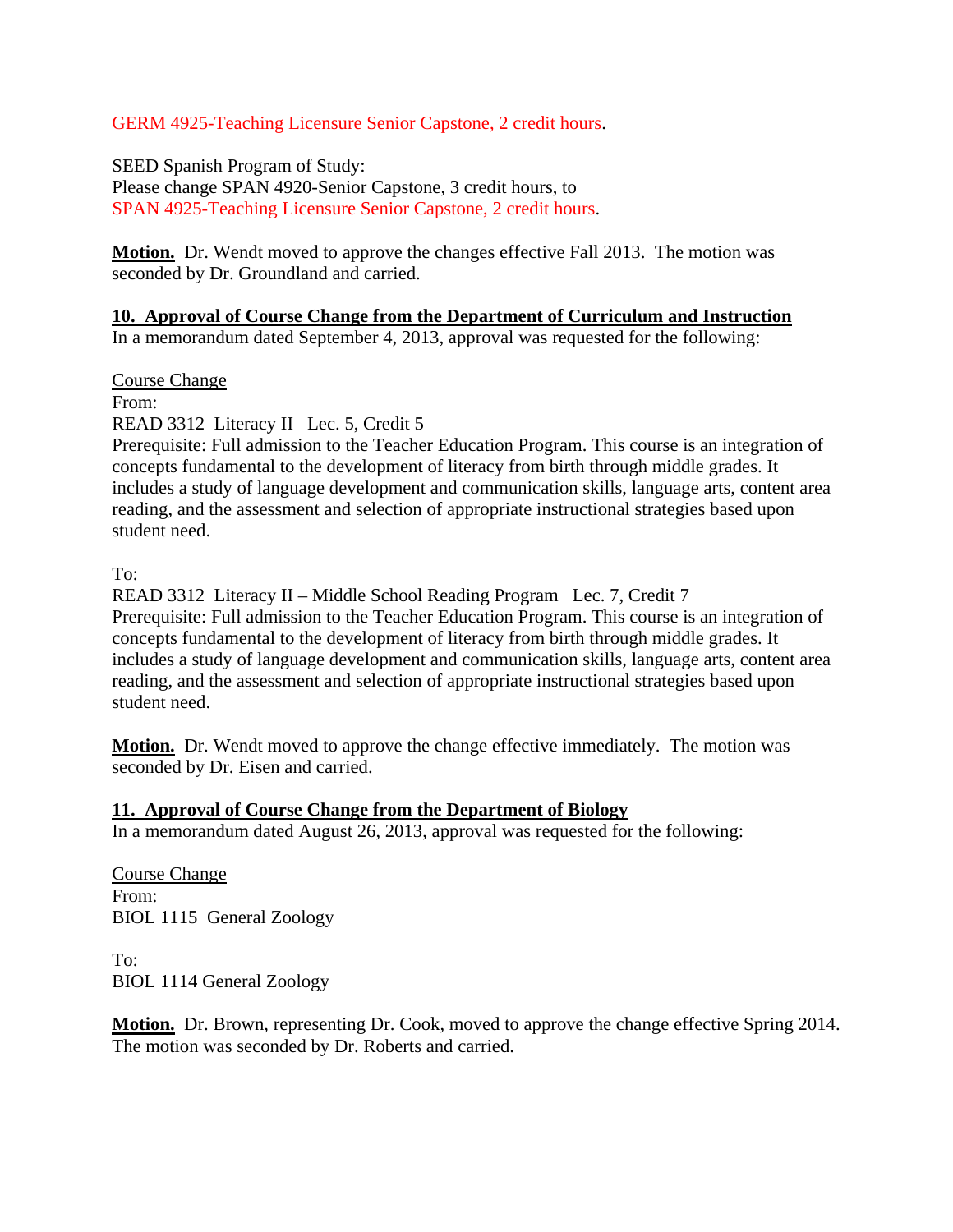### **12. Approval of Course Change from the Department of Basic Engineering**

In a memorandum received September 9, 2013, approval was requested for the following:

# Course Change

# **FROM:**

### **ENGR 1210. Introduction to Engineering.** Lec. and Lab. 2. Credit 1.

Introduction to engineering and engineering technology, the engineering problem solving method, introduction to design, basic problem solving and computer skills, study, and personal development skills.

# **TO:**

# **ENGR 1210. Introduction to Engineering.** Lec. and Lab. 2. Credit 1.

Introduction to engineering and engineering technology, the engineering problem solving method, introduction to engineering design, basic problem solving and computer skills, study, and personal development skills and engineering ethics.

**Motion.** Dr. Cravens moved to approve the change effective Spring 2014. The motion was seconded by Dr. Elsawy and carried.

### **13. Approval of Course Additions and Curriculum Change from the Department of Manufacturing and Engineering Technology**

In a memorandum dated September 5, 2013, approval was requested for the following:

### Course Additions

MET 4550/5550 Maintenance, Replacement and Reliability Engineering Lec. 3, Credit 3 Prerequisite: Senior or graduate standing in engineering, engineering technology or business. Reliability networks, failure mode and effect analysis, apportionment, availability, maintainability, fault trees and human reliability. *Design project required.*

### MET 4650/5650 Lean Six Sigma Manufacturing Lec. 3, Credit 3

Prerequisites: Senior or graduate standing in engineering, engineering technology or business. Review of current engineering and technology techniques relevant to manufacturing, service, quality and productivity. Design project required.

### Curriculum Change

Add to the list of courses in the MET curriculum – Emphasis II – Technology Management

**Motion.** Dr. Elsawy moved to approve the changes effective Spring 2014. The motion was seconded by Dr. Rao.

Dr. Elsawy requested that "Design project required" be included in the MET 4550/5550 course description. This was accepted as a friendly amendment and the motion carried.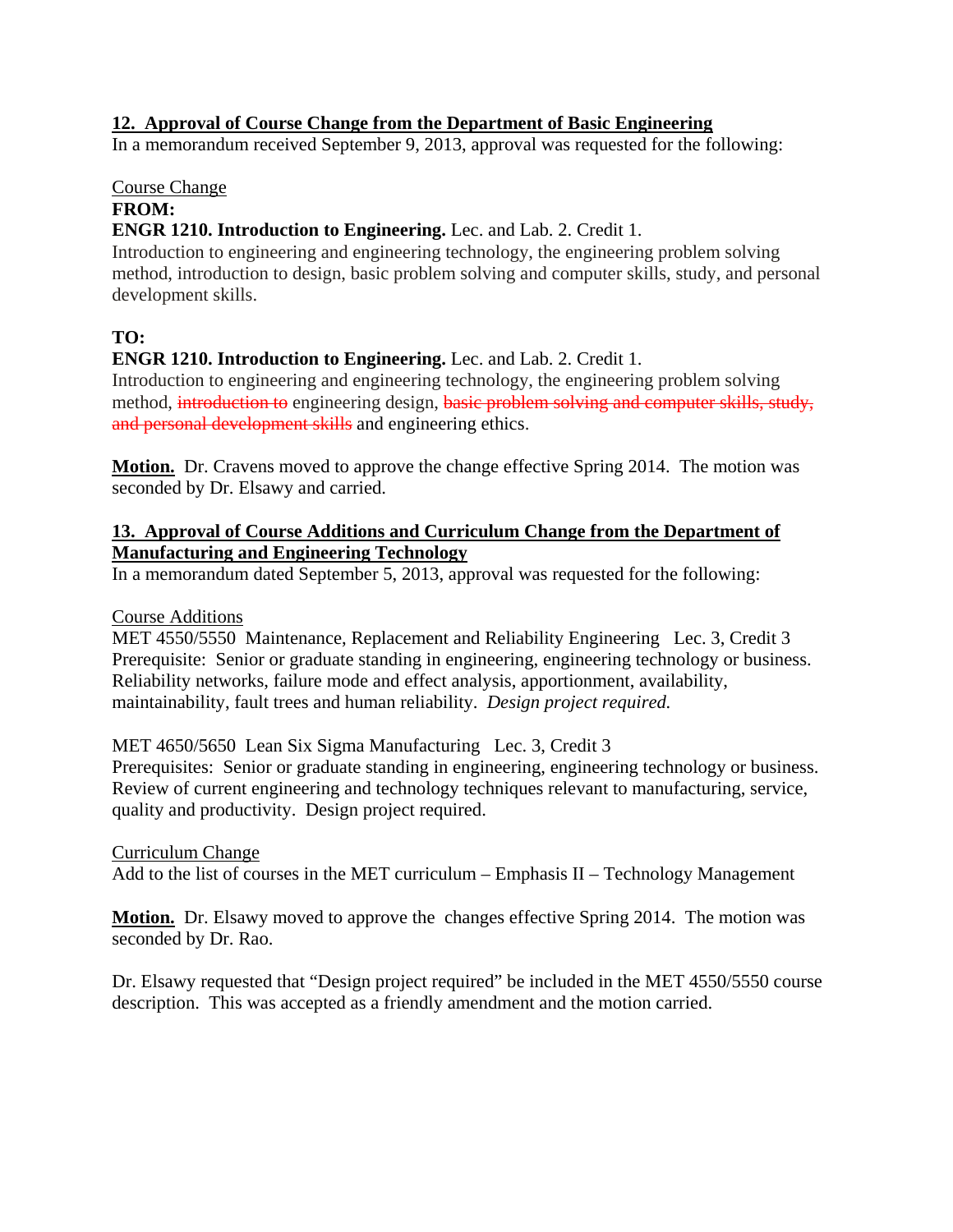### **14. Proposal from the Department of Chemical Engineering**

**Motion.** Dr. Elsawy moved to postpone the proposal until the October 31 meeting, as there was not a representative from the Department of Chemical Engineering to present the proposal. The motion was seconded by Dr. Rand and carried.

# **15. General Education Course Changes – Informational Only**

Dr. Eisen presented the following changes to the General Education list of classes:

General Education – Mathematics Remove MATH 1410 Survey of Elementary math I from the list of TTU general education mathematics courses

Add MATH 1420 Survey of Elementary Math II to the list of TTU general education mathematics courses

General Education – Natural Sciences Add GEOG 2010 Introduction to Meteorology to the TTU general education list for natural **Sciences** 

Effective: Fall 2014

### **16. Approval of Course Change from the Department of Decision Sciences and Management**

In a memorandum dated August 30, 2013, approval was requested for the following:

#### Course Change

From:

DS 3620 Management Science Lec. 3, Credit 3

Prerequisite: ECON 3610. Applications of management science methods to business problem solving. Enrollment in junior- or senior-level DS courses requires junior standing. All business majors must have completed the Basic Business Program.

To:

DS 3620 Business Analytics: Data Driven Decision Making Lec. 3, Credit 3 Prerequisites: DS 2810, ECON 3610. Business Analytics is the use of data and quantitative methods to help managers gain insight about business operations. This course will provide the fundamental concepts and tools needed to understand the role of business analytics in organizations.

**Motion.** Dr. Armstrong moved to approve the changes effective Spring 2014. The motion was seconded by Dr. Rand and carried.

### **17. Approval of Course Prerequisite or Co-requisite Change from the Department of Decision Sciences and Management**

In a memorandum dated August 23, 2013, approval was requested for the following: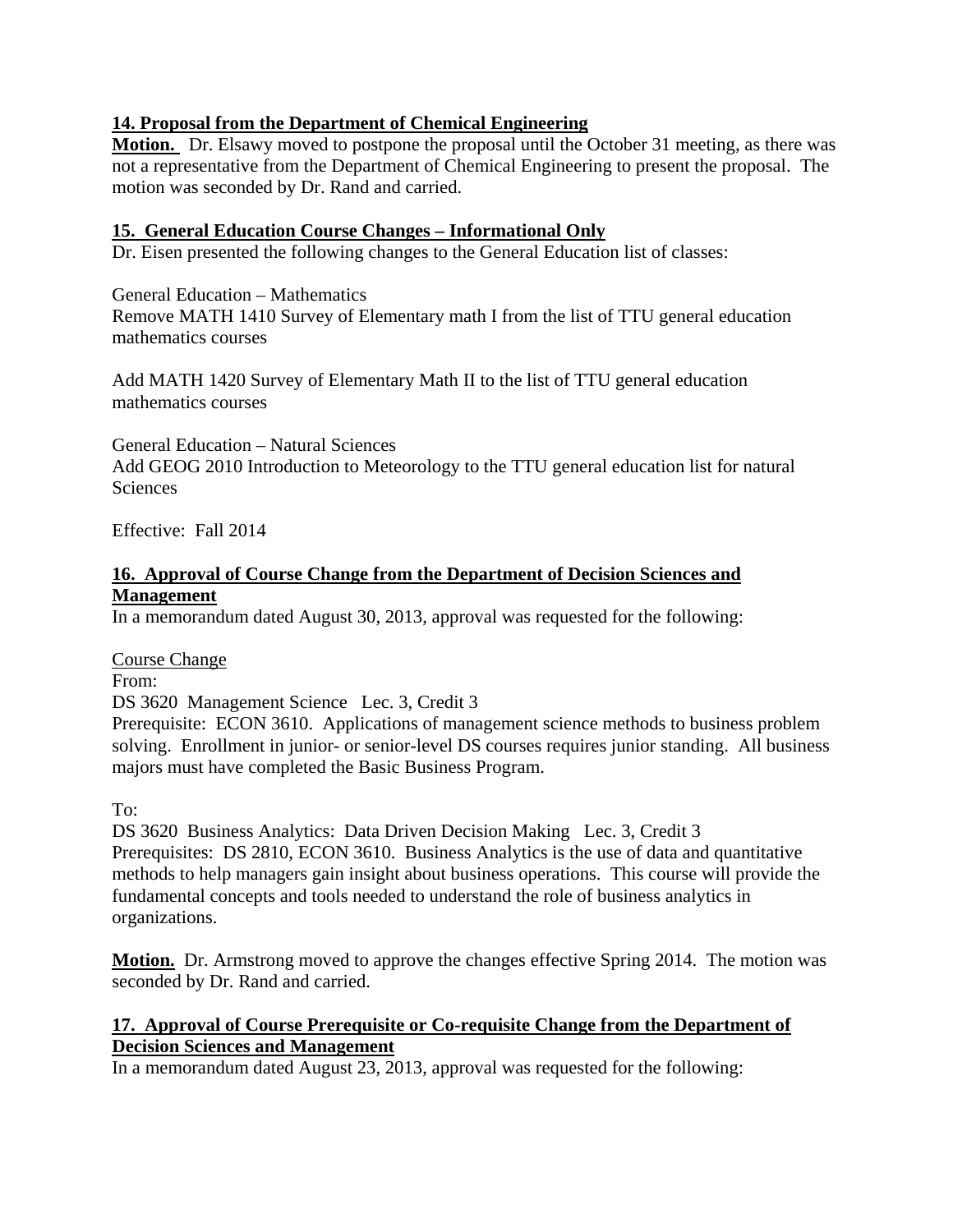Addition of Prerequisite or co-requisite From: BMGT 4930 Prerequisites: FIN 3210, MKT 3400, BMGT 3510

To: BMGT 4930 FIN 3210, MKT 3400, BMGT 3510, DS 3520

**Motion.** Dr. Armstrong moved to approve the change effective Spring 2014. The motion was seconded by Dr. Stein and carried.

### **18. Approval of Curriculum Change from the Department of Decision Sciences and Management**

In a memorandum dated August 30, 2013, approval was requested for the following:

Curriculum Change – Production and Operations concentration From: Six hours of approved college credit in ISE or MIT

To:

Six hours of approved college credit in MET

**Motion.** Dr. Armstrong moved to approve the change effective Spring 2014. The motion was seconded by Dr. Stein and carried.

### **19. Approval of Concentration Name Change from the Department of Decision Sciences and Management**

In a memorandum dated August 30, 2013, approval was requested for the following:

Change in the name of the Management Information Systems concentration From:

Management Information Systems within the Business Management major

To:

Business and Information Technology within the Business Management major

**Motion.** Dr. Armstrong moved to approve the change effective Spring 2014. The motion was seconded by Dr. Rand and carried.

### **20. Approval of New Concentration from the Department of Decision Sciences and Management**

In a memorandum dated August 30, 2013, approval was requested for the following:

New Concentration – Business Intelligence and Analytics within the Business Management major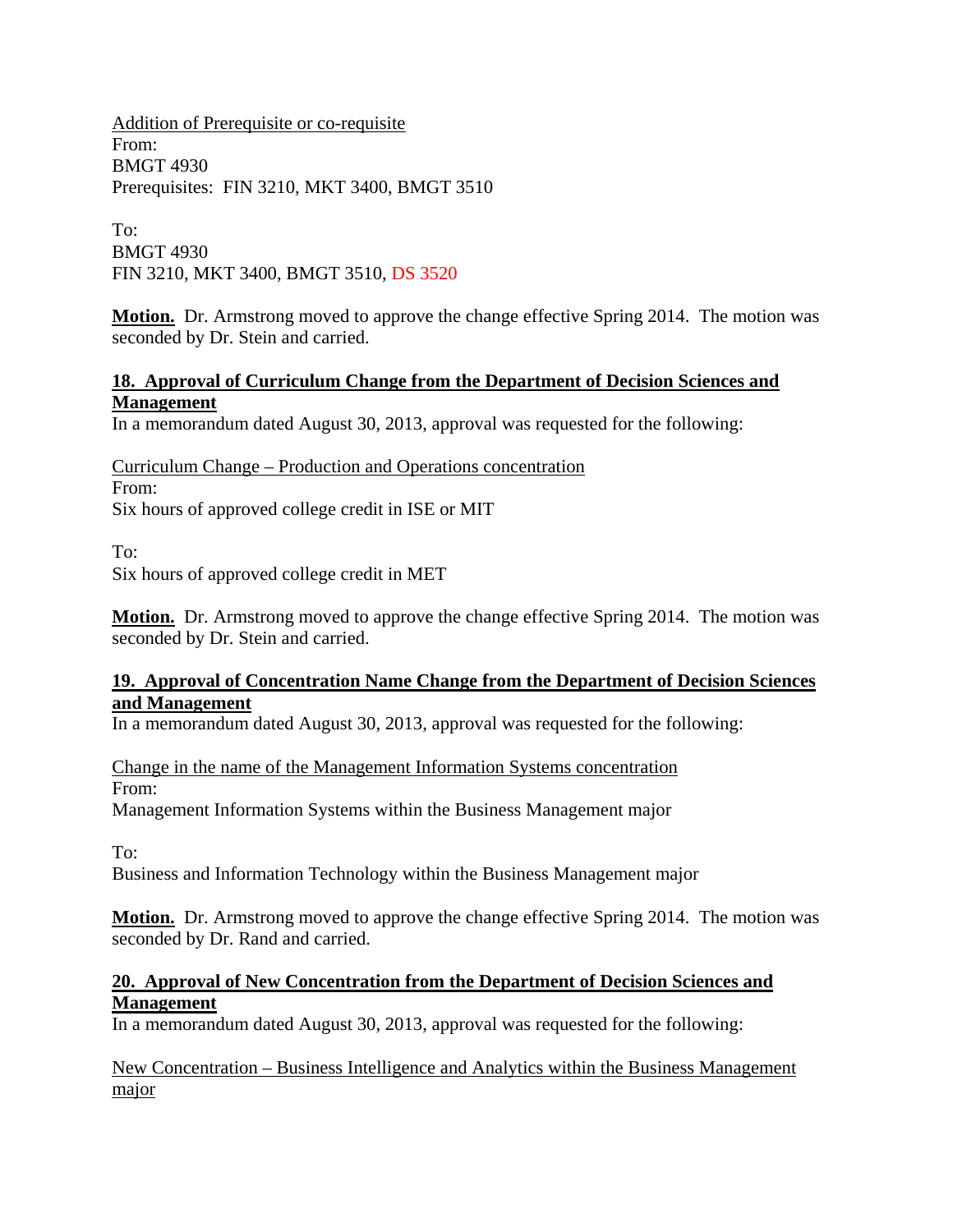The new concentration will require the addition of one course and the revision of two existing courses. The titles and descriptions are listed below.

### **Additional Course – DS 4510:**

**Course Number and Title:** DS 4510 – Business Intelligence and Analytics Capstone **Course Description:** Prerequisite DS 4210; Prerequisite or Co-requisite DS 4220. This course brings together foundations of business intelligence and analytics by using a wide array of techniques to solve real-world business problems and support business decision-making.

### **Additional Course – DS 4210:**

### **Course Number and Title:** DS 4210 – Business Intelligence

**Course Description:** Prerequisite DS 3860. Business Intelligence (BI) is the process of collecting data from a variety of sources and providing it to decision-makers in a form that enhances business value. This course will provide an understanding of data organization, BI processes and techniques, and how to transform data to support business decision-making.

### **Additional Course – DS 4220:**

**Course Number and Title:** DS 4220 – Advanced Business Analytics

**Modified Course Description:** Prerequisite DS 3620. This course provides an in-depth examination of the benefits and challenges of implementing analytics in a business environment. It also covers advanced topics in data analysis that will assist managers in making better decisions.

(NOTE: On file in Academic Affairs Office – course syllabi, TBR form, TBR cover, TTU cover, financial sheet, BI&A curriculum)

**Motion.** Dr. Armstrong moved to approve the new concentration effective Fall 2014. The motion was seconded by Dr. Stein and carried.

#### **21. Approval of Course Addition from the School of Interdisciplinary Studies**

In a memorandum dated September 4, 2013, approval was requested for the following:

Course Addition

LIST 4100 Adult Learning Lec. 3, Credit 3 Prerequisite: None. Jr/Sr status is recommended Introduction to principles of adult learning and the application of these principles to teaching, training, and personal development.

**Motion.** Dr. Frye moved to approve the addition. The motion was seconded by Dr. Joe Roberts and carried.

**22. Approval of Course Additions from the School of Interdisciplinary Studies**

In a memorandum dated September 6, 2013, approval was requested for the following:

Course Additions LIST (SPED) 4050 Sign Language I Lec. 3, Credit 3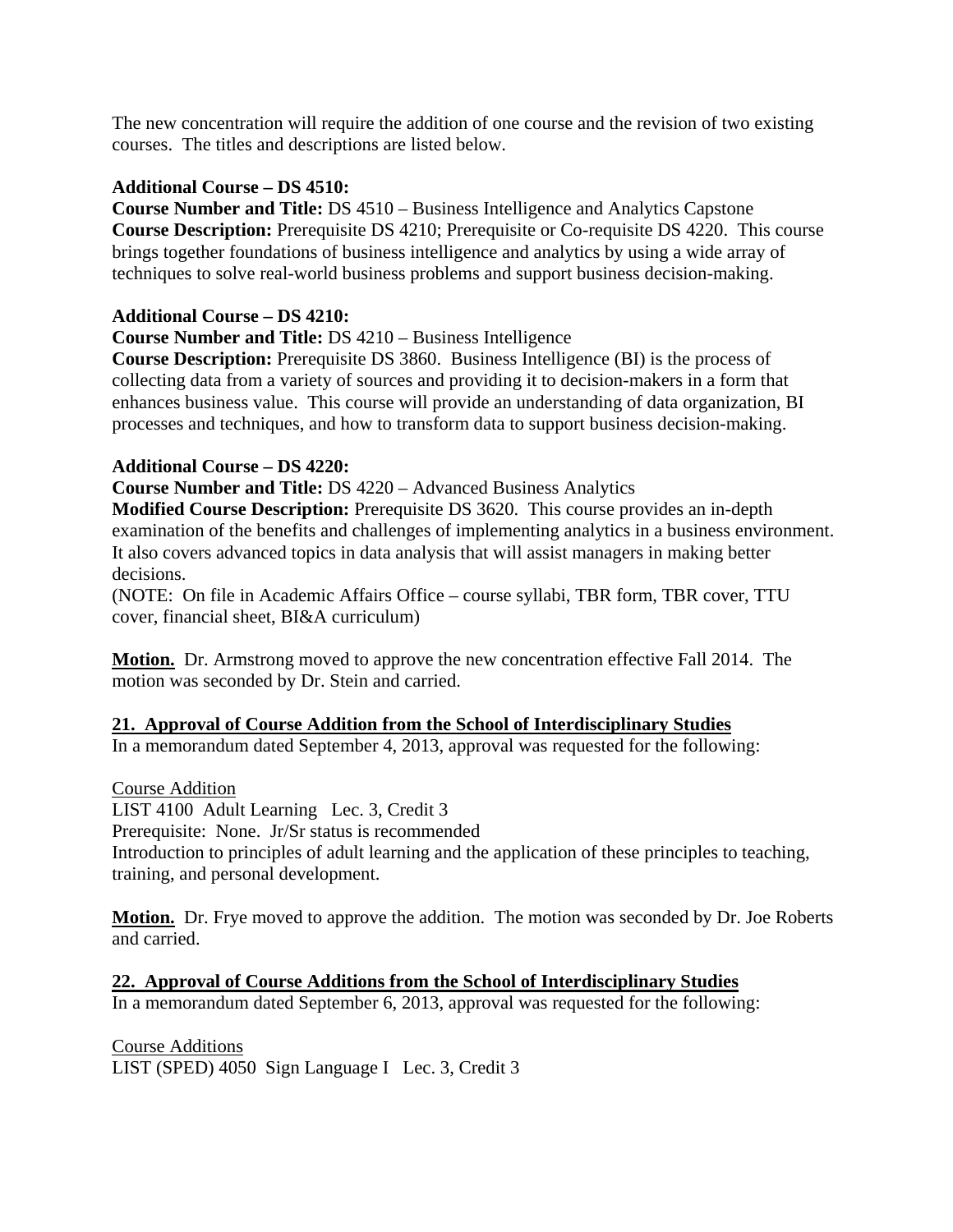Introduction to and development of a basic vocabulary in Signed English concepts in the use of alternative methods of communication.

LIST 4090 (SPED) Sign Language II Lec. 3, Credit 3 Prerequisite: LIST 4050. Continuation of vocabulary development in Signed English and appreciation of practical situations in various professional fields.

**Motion.** Dr. Frye moved to approve the additions. The motion was seconded by Dr. Joe Roberts and carried.

### **23. Approval of Course Addition from the School of Environmental Studies**

In a memorandum dated August 27, 2013, approval was requested for the following:

Course Addition

ESS 4900 Internship Credit 3

Prerequisite: At least 9 hours in ESS coursework and junior standing. Students are placed in a public or private agency or organization which is compatible with their interests in environmental and sustainability studies.

**Motion.** Dr. Tammy Boles, representing Dr. George, moved to approve the addition effective Spring 2014. The motion was seconded by Dr. Frye and carried.

### **24. Approval of Course Changes from the School of Environmental Studies**

In a memorandum dated August 27, 2013, approval was requested for the following:

#### Course Changes

From:

**ESS 1100.** Introduction to Environmental Studies. Credit 3.

This course is an introductory course to the field of environmental studies. Environmental problems are complex, involving interconnections between people, ecosystems and the biosphere. The solution to these problems requires an understanding of diverse areas of study, including chemistry, biology, ecology, toxicology, hydrology, psychology, sociology, anthropology, economics, ethics, history, law, politics, literature and communication.

To:

### **ESS 1100.** Introduction to Environmental Studies. Lec. 3. Credit 3.

This course is an introductory course to the field of environmental studies. Environmental problems are complex, involving interconnections between people, ecosystems and the biosphere. The solution to these problems requires an understanding of diverse areas of study, including chemistry, biology, ecology, toxicology, hydrology, psychology, sociology, anthropology, economics, ethics, history, law, politics, literature and communication.

From:

**ESS 3000 -** Introduction to Environmental Law**.** Credit 3.

The course presents the basics of environmental laws from local governments to international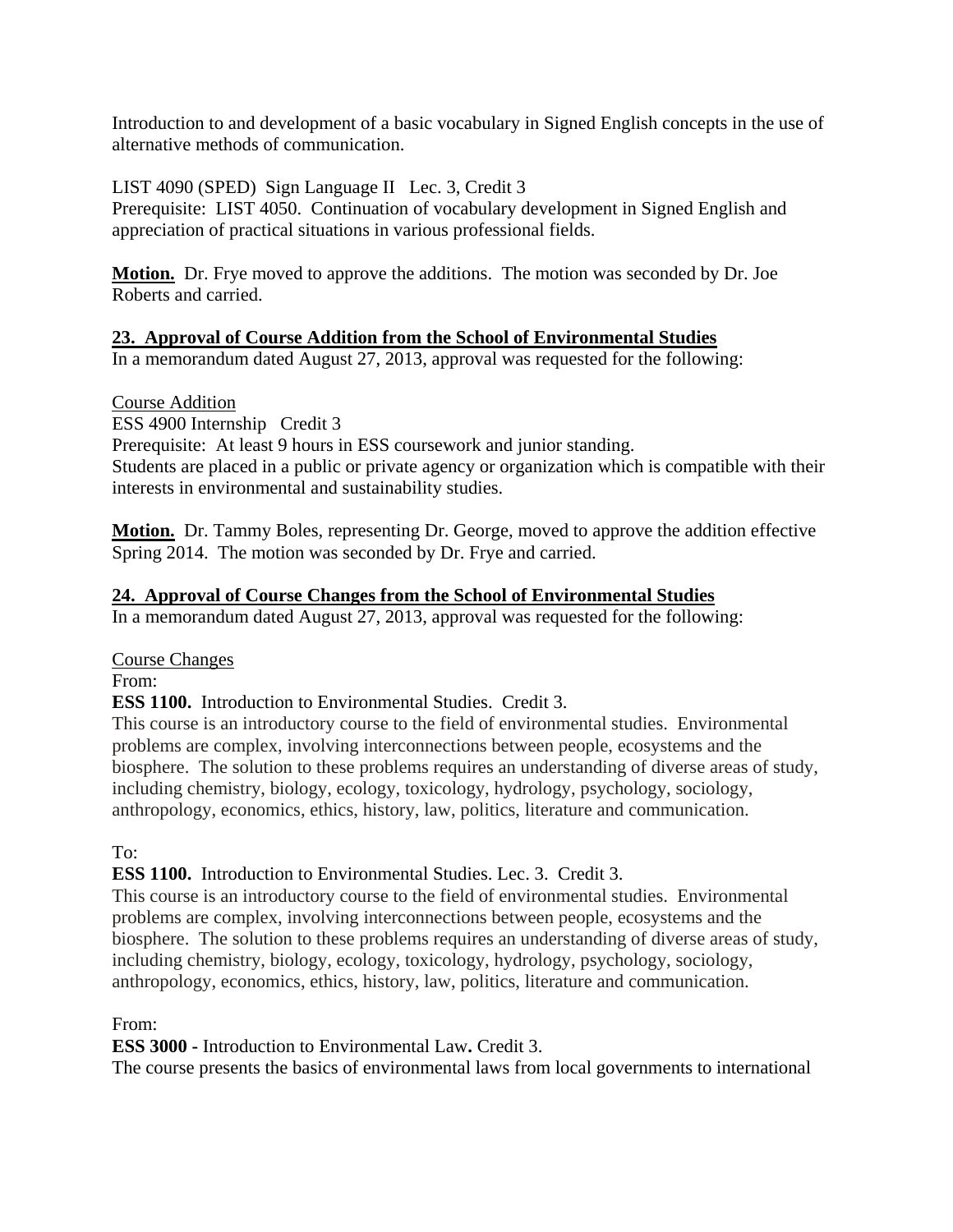agreements emphasizing U.S. laws and the roles of federal and state agencies in our domestic legal.

# To:

**ESS 3000 -** Introduction to Environmental Law Lec. 3 Credit 3.

**Prerequisite: Junior standing or consent of instructor.** The course presents the basics of environmental laws from local governments to international agreements emphasizing U.S. laws and the roles of federal and state agencies in our domestic legal. **The interaction of law with policy formulation, implementation and enforcement, and opportunities for citizen involvement are reviewed.**

# From:

**ESS 4001 -** Society and the Environment: Capstone Experience Part I Credit 3. Prerequisite: Senior standing. The course is the first semester of a two semester sequence that will be a case study to learn about the environmental issues and possible solutions. The first semester course will address interdisciplinary approaches to environmental issues, research methods and grantsmanship.

# To:

**ESS 4001 -** Society and the Environment: Capstone Experience Part 1.

Lec. 3 Credit 3.

Prerequisite: Senior standing. The course is the first semester of a two semester sequence that will be a case study to learn about the environmental issues and possible solutions. The first semester course will address interdisciplinary approaches to environmental issues, research methods and grantsmanship.

### From:

**ESS 4002** - Society and the Environment: Capstone Experience Part 2.

Credit 3.

Prerequisite: ESS 4001. The course topic will focus on a specific environmental issue facing society. The course will be conducted as a case study to learn about the environmental issues and possible solutions.

To:

**ESS 4002** - Society and the Environment: Capstone Experience Part 2.

Lec. 3 Credit 3.

Prerequisite: ESS 4001. The course topic will focus on a specific environmental issue facing society. The course will be conducted as a case study to learn about the environmental issues and possible solutions.

From:

**ESS 4300 -** Environmental Management System Credit 3.

The course is a case study that presents the student with the techniques, technologies, regulations and strategies that define industrial pollution prevention.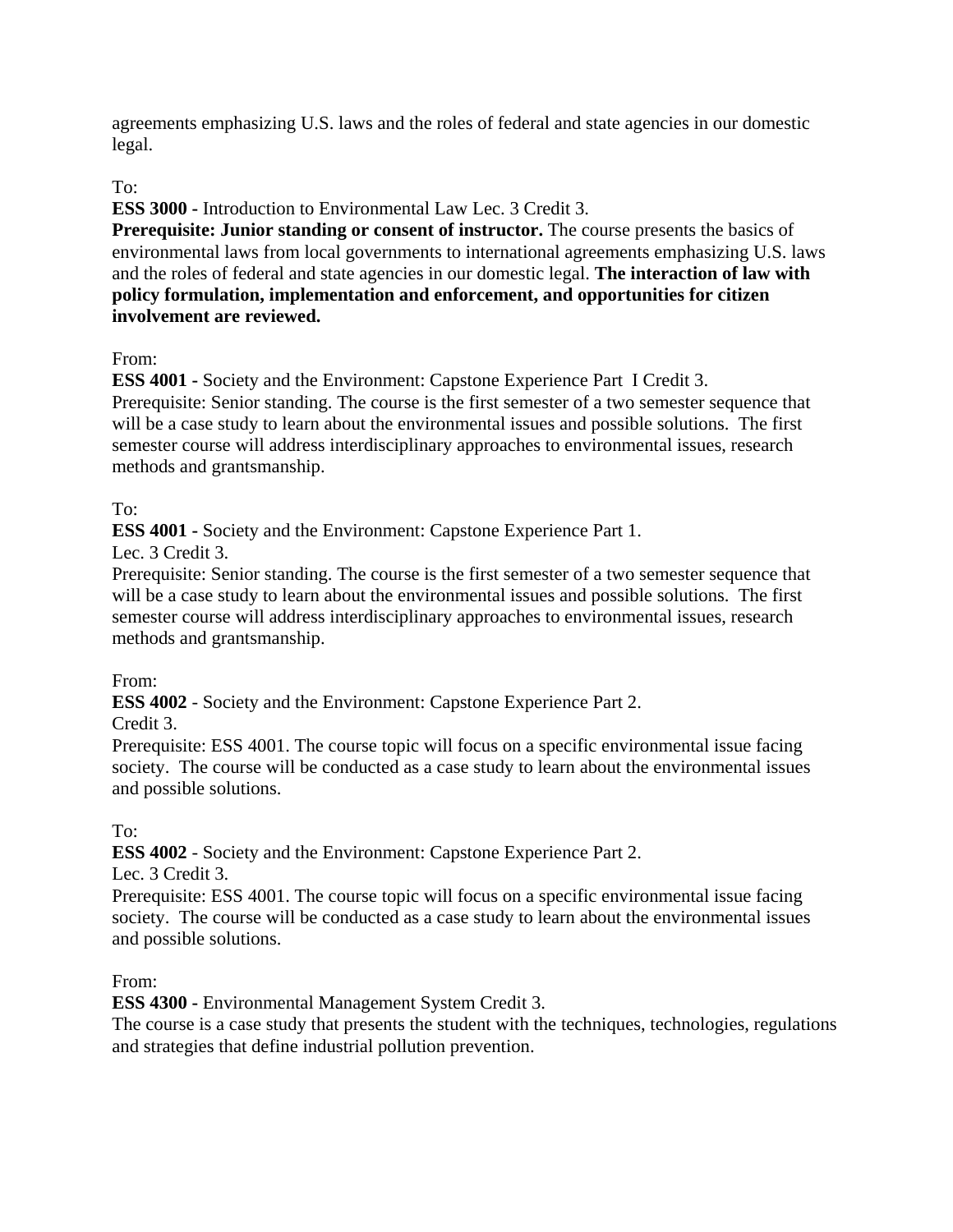To:

**ESS 4300 -** Environmental Management System Lec. 3 Credit 3.

The course is a case study that presents the student with the techniques, technologies, regulations and strategies that define industrial pollution prevention.

### Curriculum Changes

All ESS Majors From: **ECON 2010.** Principles of Microeconomics Credit: 3. or **AGBE 2010.** World Food and Society Credit: 3.

To:

**ECON 2010.** Principles of Microeconomics Credit: 3.

From:

**AGBE 2010.** Is not required for the option.

To:

**AGBE 2010.** World Food and Society is required for the ESS-SCI-NR curriculum and the number of elective hours will be reduced by 3 credits to reflect the change.

### ESS – SCI-NR only

From:

**AGRN 3020.** Crops in Sustainable Systems is an optional course for the ESS-SCI-NR curriculum.

To:

**AGRN 3020.** Remove from the ESS-SCI-NR curriculum and increase the number of elective hours by 3.

From:

**AGET 3110.** Natural Resource System. Credit 2 is an optional course in the ESS-SCI-NR curriculum.

To:

**AGET 3110**. Natural Resource System. Credit 2 and **AGET 3115**. Natural Resource Systems Lab. Credit 1 which is a co-requisite to AGET 3110 Natural Resource Systems together should count as 1 optional course for a total of 3 credit hours.

ESS – TECH only

From:

**ENGR 1310**. Excel/Visual Basic-Engrs. Credit 2 is required for the Environmental Technology curriculum.